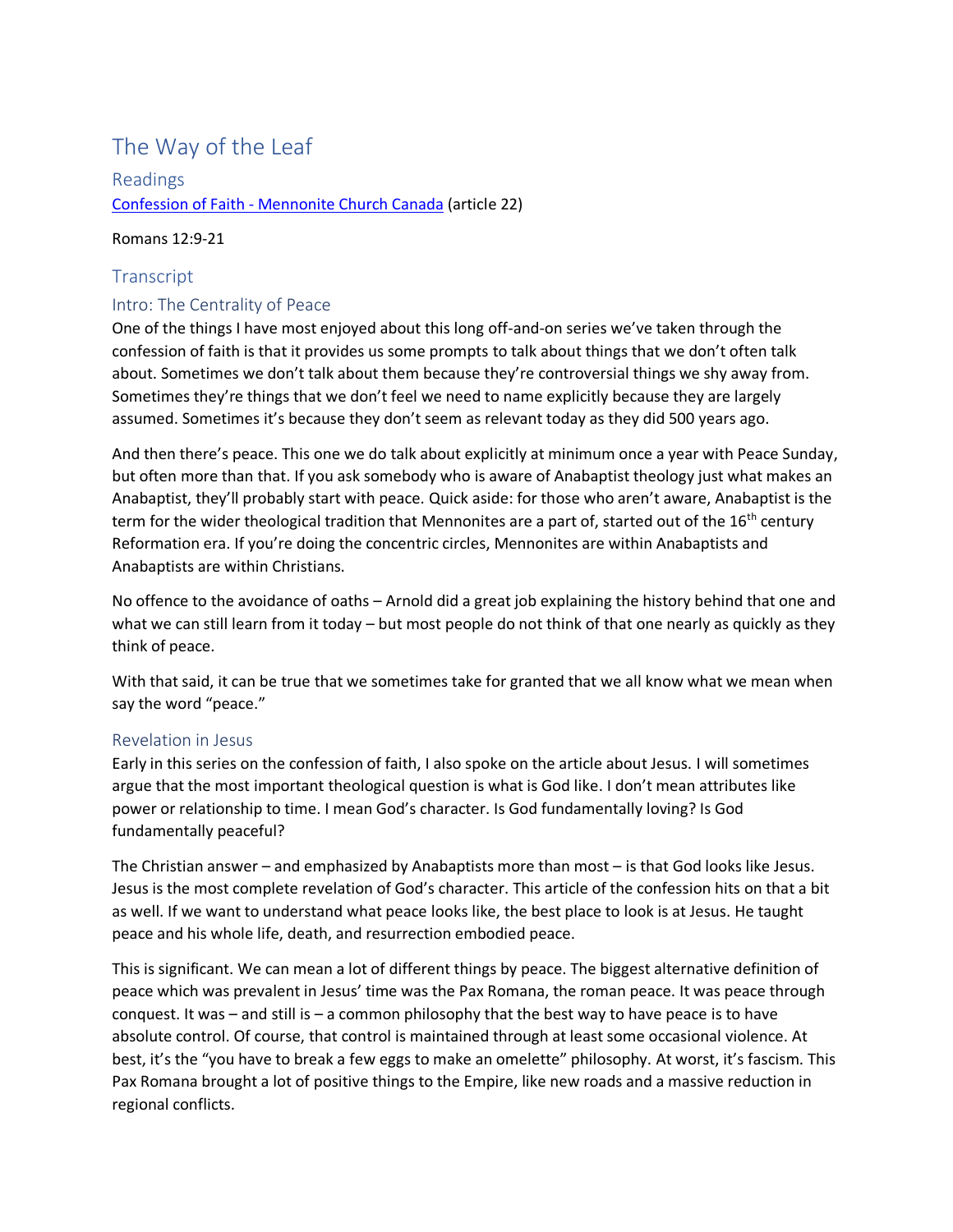But the price for that "peace" included subjugating minorities and mass crucifixions of anybody who dared to question the Roman authority. This peace, this wealth, this prosperity, is fuelled by death.

I'm a fan of a lot of superhero movies and TV. This idea was captured the strongest for me recently in the DC character Peacemaker. That sounds promising, right? His name is Peacemaker. In the movie where he was introduced, he summarized his philosophy this way: "I cherish peace with all my heart. I don't care how many men, women, and children I need to kill to get it." And now he's got a TV show that I haven't seen much, but it does look like it is doing some interesting exploration of how what he calls peace really means authoritarian control.

In the Christian tradition the philosophy like that of Peacemaker could be called holy war. Most wouldn't explicitly say that they believe in a holy war philosophy. That's a phrase that carries negative sentiment. But you do hear this rhetoric. In the most extreme forms, it comes out from a vocal minority that you might hear labelled with phrases like Christian nationalist or dominionist. But there are much less extreme versions as well. We all at least occasionally fall into the thought pattern of redemptive violence, that we can make the world better if we just had the right people exercising control over everyone else.

Sometimes peacemaking starts with acknowledging the ways we have fallen into that trap, either individually or as a community. I think of how when I joined staff at Laurier, I was pleasantly surprised to discover that the new employee training included a significant course on Canadian Indigenous history. In line with one of the Truth and Reconciliation Commission's calls to action, Laurier wanted every staff member to have some basic understanding of how the relationship between Canada and Indigenous people has been broken and how we can help heal it. And a lot of how it was broken was because Christians believed that we were inherently superior and that "peace" for Canada meant doing a lot of horrible and violent things. We need to own that if we want to make the relationship right.

Even within those comic book stories, the good guys end up solving their problems to some degree with violence as well. The third act of most superhero movies often involves the good guy punching the bad guy really hard until so-called peace is restored, at least until the start of the next movie. The heroes here might map more closely to what is called the just war tradition. In that school of thought – where most Christians and most people in general fall – violence is bad but it is sometimes necessary as a last resort.

## Pax Christi

Jesus' definition of peace is different. Jesus teaches a peace through justice, a peace through restoration, a peace which is not only an ends to be achieved but also a means to achieve it. The confession does mention this a bit more in one of the footnotes. Citing the use of the Hebrew word Shalom, it explains that peace is more than the absence of physical violence; it is the restoration of right relationships. It is making the world whole again, just again.

If the most fundamental theological question is what God is like, I think the second most important to me at least might be the question of eschatology. What's the point of all this? What are we moving toward? What kind of world is possible? That's my little teaser for Scott to talk about the article for the reign of God in a couple weeks, but understanding what Jesus meant by peace I think is a big part of that answer.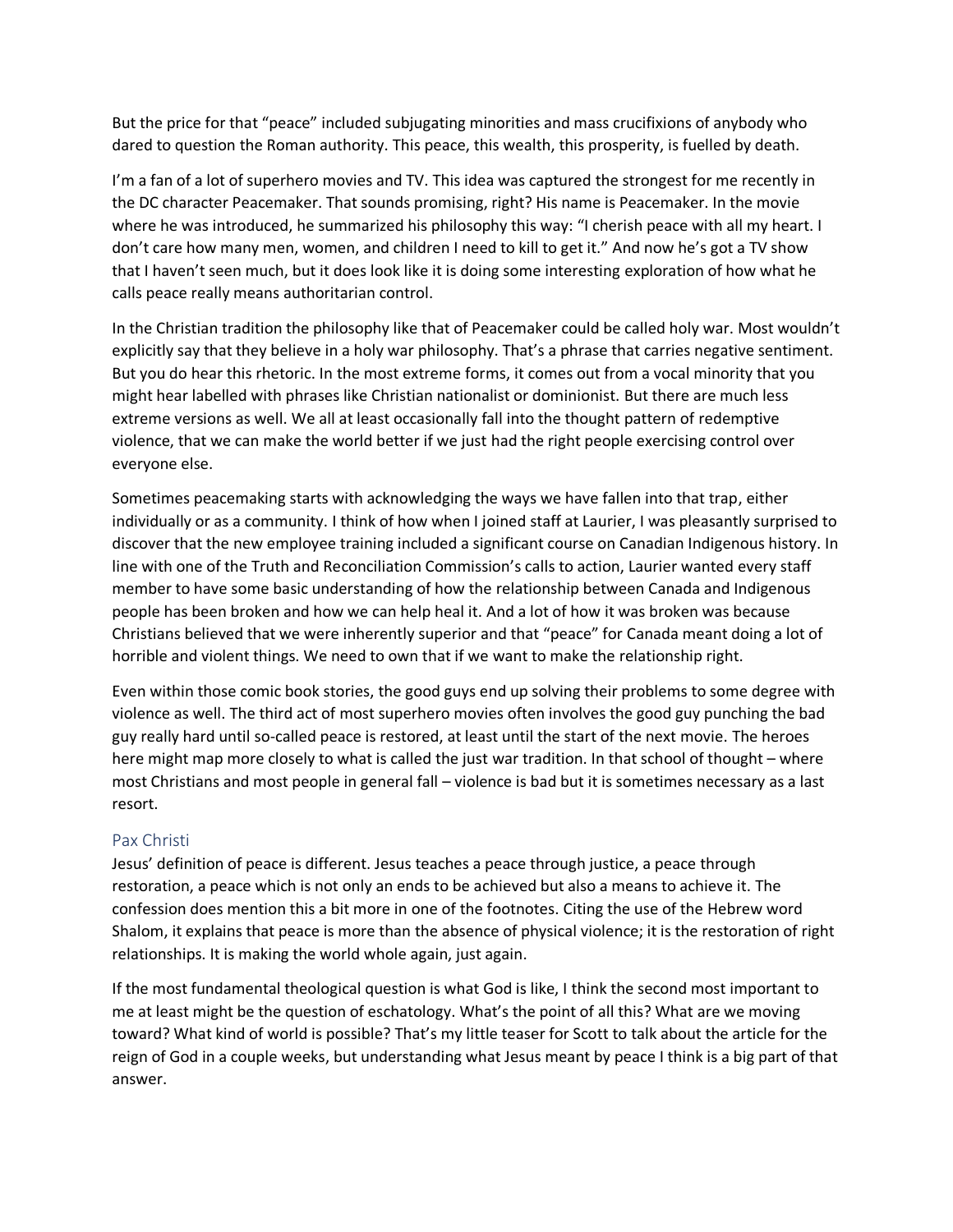These are fundamentally different perspectives on the world, not just a minor ethical question or a new rule that Christians are supposed to follow. To quote Melissa Florer-Bixler's book How To Have an Enemy, they are "different and incompatible operating system[s]."

#### Nonresistance

The other reading today gives us a bit more of what Jesus' alternate operating system looks like. I could have used Jesus' words in the Sermon on the Mount. In Matthew 5, Jesus gives some examples of what it looks like to resist evil in a nonviolent way. Those are pretty powerful examples when you understand the context, but they might not be intuitive in our context. Like, that being slapped on the right cheek means you were given a backhand, which is how somebody treats somebody who is lower than them, so by turning the other cheek and forcing them to slap the left instead, you are accepting a hit but also forcing them to treat you like a human equal. At the centre of that teaching is reframing the relationship, with the oppressor and the oppressed seeing each other as an equal.

I think of the peacemakers of the Black Lives Matter movement, much like other anti-racism movements before them. It can be uncomfortable, both for the oppressor and the oppressed, but at the heart of this movement is that simple phrase: Black Lives Matter. It is an assertion of humanity and equality and a call to eliminate the ways our society acts as if that isn't true.

That's as far as I'll go with the Matthew text. There's a stereotype that Anabaptists love quoting Jesus and ignore the epistles, while evangelicals love quoting Paul and ignore Jesus. So I picked Romans 12 instead because I wanted to show that Paul was on the same page.

Romans 12 is loaded with actions. Love each other. Honour each other. Stand your ground. Hope. Contribute to the needs of others. Welcome strangers. Consider everyone equal and associate with people on the margins of society. Feed your enemy if he's hungry. Give water to your enemy if he's thirsty.

Sometimes that is the big activist movement like Black Lives Matter. Sometimes it is much quieter, like volunteering with the Saturday Suppers to make sure those who need a meal can get one. I've never done Saturday Suppers but several years ago I did volunteer a few times with a similar program, Royal City Mission in Guelph. I remember showing up thinking I could do some quiet behind the scenes work washing dishes. Instead I was told they always have no problem with the dishes but what really matters the most is simply having people in the room with the guests. People came to these dinners because they needed food, but they also needed somebody to listen to them, to care about their stories. I saw similar with Queen St Commons Café here in Kitchener, although there I did successfully hide washing dishes most of the time.

This is not what a lot of people think of as "pacifism." A lot of people hear the word pacifist and believe that means passive. If you say you're a pacifist to enough people, you'll eventually hear responses like "so you think we should have just let Hitler conquer the whole world?" It's a misunderstanding of the peace tradition but it's also a profound lack of creativity that believes the only two options are doing nothing or using physical violence. The word pacifism is from pacify, not passive. It's an active verb to make something clean.

That does bring me to my biggest concern for possible misinterpretation with the wording of this article. At the time this was written, the language of "nonresistance" was more common.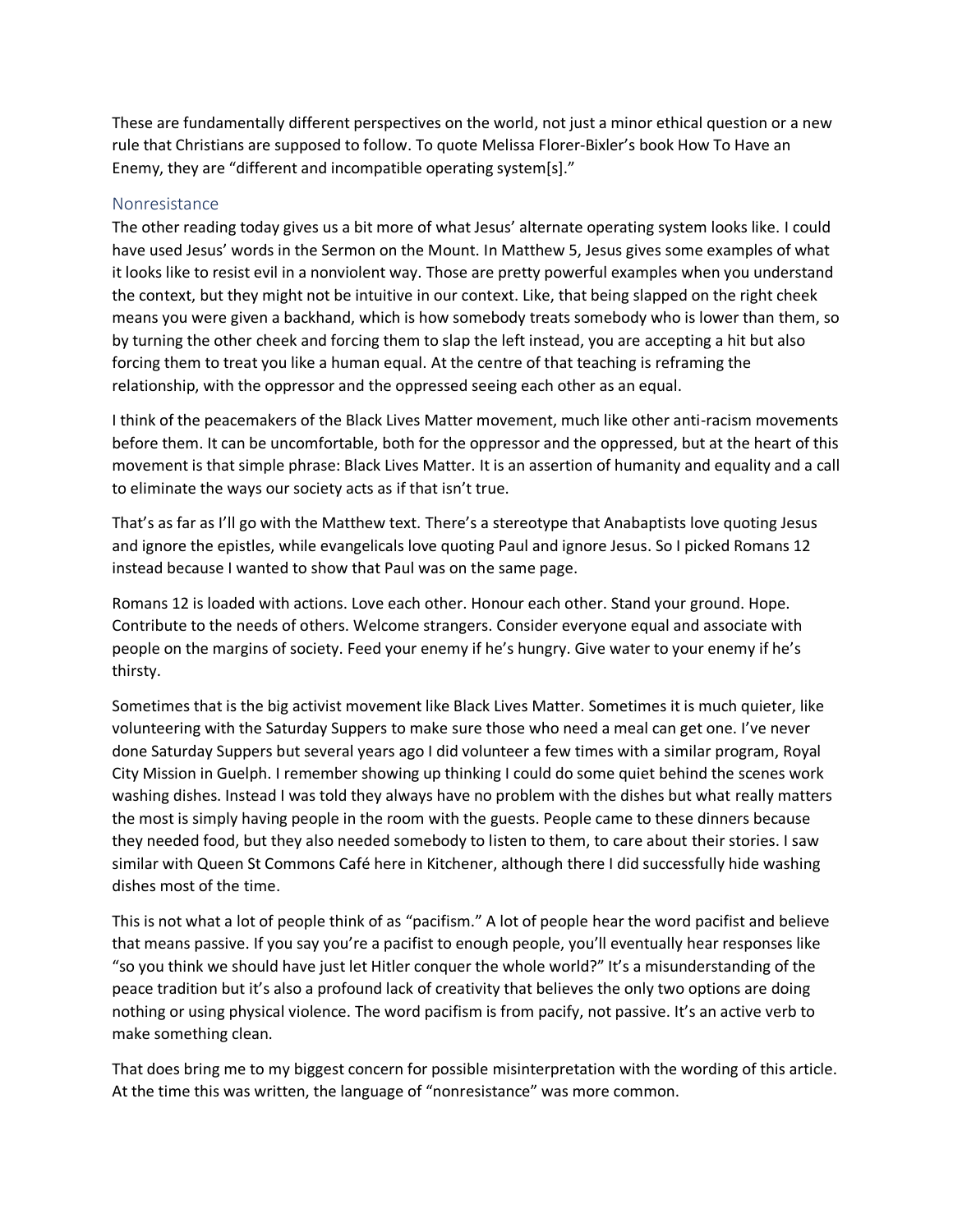The article does later name resisting evil, both in the main text and in the footnotes. So I don't think the authors of the confession meant this, but hearing the term "nonresistance" now usually gets read as not doing anything to resist. If you're going to use the word nonresistance, you have to be clear that you do not mean quiet passivity in the face of evil.

That's why I, and a lot of people much smarter than me, have tended in recent years toward the language of nonviolent resistance instead of nonresistance. We do resist evil. But we do it nonviolently.

#### As Florer-Bixler says:

"enemies are overcome not through tolerance but by making the world new."

#### Privilege and Anger

One of the negative consequences that comes from treating peace as doing nothing is that language of peace and pacifism is often used against the marginalized. Whenever you see the slightest resistance to oppression, even when it's not violent in any way, you'll inevitably hear comments about how their cause is good, but they should really protest in a less disruptive way. And yet the same criteria is not turned to ask the oppressors to stop their actual violence that prompted the protest in the first place. That is not peace. It is ironically violence – telling them to shut up and stay in their place of oppression – being done in the name of nonviolence.

I think of someone I've worked with who is relentless about accessibility for people with disabilities. Accessibility is often treated as an afterthought in our culture, a nice-to-have if you there's time left over. And sometimes he is noticeably upset when he learns about how it took a blind user half an hour to find the right page on the website, which is more like 5 minutes for the average sighted user. He cares about that justice and right relationship with that marginalized community. But it is an act of peacemaking when he hears the stories, agrees that there is a problem, and gets everyone else involved in figuring out how to fix it. It would not be peacemaking if he tried to sweep it under the rug to make us look better or save us time.

Florer-Bixler also talks about the psalms of lament and even what are sometimes called the imprecatory psalms, where the psalmist experiencing real oppression pleads with God for harm to be done to their oppressor. Some of these texts are hard, like calls to bash the heads of children across the rocks. These are psalms that many churches try to ignore, but they remind us of the extent of human suffering. Sometimes all that a hurting person can imagine is getting vengeance.

With that in mind, it's actually an incredibly powerful decision to be in those depths of pain and choose to release that to God. They do not take violence into their own hands. When they have suffered true evil – more than I have ever or likely will ever experience - they don't take revenge. As much as it sounds like they want terrible things to happen, there's no indication that they ever took any steps to make those terrible things happen. Instead, we get stories elsewhere like David refusing to kill Saul even as Saul is trying to kill him, and advice like that of Paul here in Romans to overcome evil with good while leaving judgement to God. Paul says that's how you heap burning coals on your enemy's head.